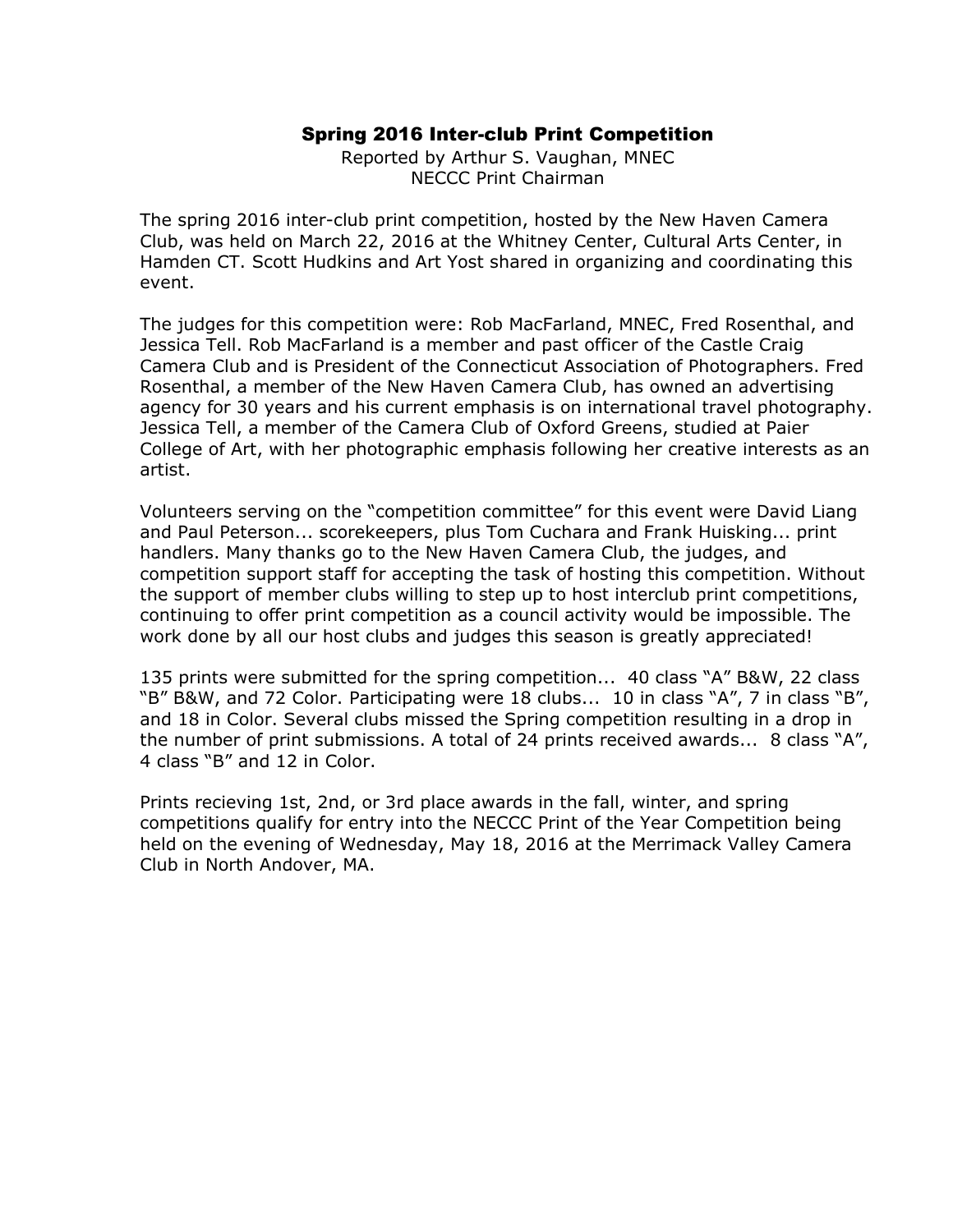Results of the Spring 2016 competition, and final standings for the season are:

#### B&W Class A

|                          |    | <b>Fall 2015</b> |          | Winter 2016     |          | Spring 2016     | Cum. | Final |
|--------------------------|----|------------------|----------|-----------------|----------|-----------------|------|-------|
| Club                     |    | Pts. Pl.         | Pts. Pl. |                 | Pts. Pl. |                 | Pts. | Place |
| Flagpole Photog.         | 96 | 2nd              | 94       | 1st             | 102      | 1st             | 292  | 1st   |
| Great. Lynn Phot. Assoc. | 92 |                  | 92       | 2 <sub>nd</sub> | 99       | 2 <sub>nd</sub> | 283  | 2nd   |
| Photog. Soc. of RI       | 97 | 1st              | 89       |                 | 92       |                 | 278  | 3rd   |
| Cape Cod Viewfinders     | 87 |                  | 88       |                 | 97       | 3rd             | 272  |       |
| Charter Oak Phot. Soc.   | 96 | 2nd              | 88       |                 | 88       |                 | 272  |       |
| Stony Brook CC           | 86 |                  | 87       |                 | 92       |                 | 265  |       |
| CC of Oxford Greens      | 89 |                  | 80       |                 | 95       |                 | 264  |       |
| Merrimack Valley CC      | 89 |                  | 83       |                 | 92       |                 | 264  |       |
| <b>Boston CC</b>         | 89 |                  | 83       |                 | 90       |                 | 262  |       |
| Eastern Maine CC         | 91 |                  | 76       |                 | 91       |                 | 258  |       |
| Manchester CC            | 89 |                  | 92       | 2nd             |          |                 | 181  |       |
| <b>Brattleboro CC</b>    | 86 |                  | 77       |                 |          |                 | 163  |       |
| Candlewood CC            | 93 |                  |          |                 |          |                 | 93   |       |

# B&W Class B

|                                                                                | <b>Fall 2015</b>  | Winter 2016 | Spring 2016 | Cum. | Final |
|--------------------------------------------------------------------------------|-------------------|-------------|-------------|------|-------|
| Club                                                                           | Pts. Pl.          | Pts. Pl.    | Pts. Pl.    | Pts. | Place |
| Greater Bridgeport CC                                                          | 2nd<br>86         | 2nd<br>84   | 85          | 255  | 1st   |
| Milford CC                                                                     | 86*               | 80          | 88<br>2nd   | 254  | 2nd   |
| Whaling City CC                                                                | 86<br>2nd         | 75          | 89<br>1st   | 250  | 3rd   |
| Monadnock CC                                                                   | 88<br>1st         | 72          | 3rd<br>87   | 247  |       |
| Quiet Corner CC                                                                | 2nd<br>86         | 3rd<br>81   | 78          | 245  |       |
| Fall River CC                                                                  | 84                | 1st<br>93   |             | 177  |       |
| Springfield Photog. Soc. 67 3x                                                 |                   | 502x        | 221x        | 139  |       |
| Pine Meadow Photog.                                                            | $\qquad \qquad -$ | 322x        | 191x        | 51   |       |
| $3x =$ three prints, $2x = 2$ prints, $1x = 1$ print<br>$* =$ includes make-up |                   |             |             |      |       |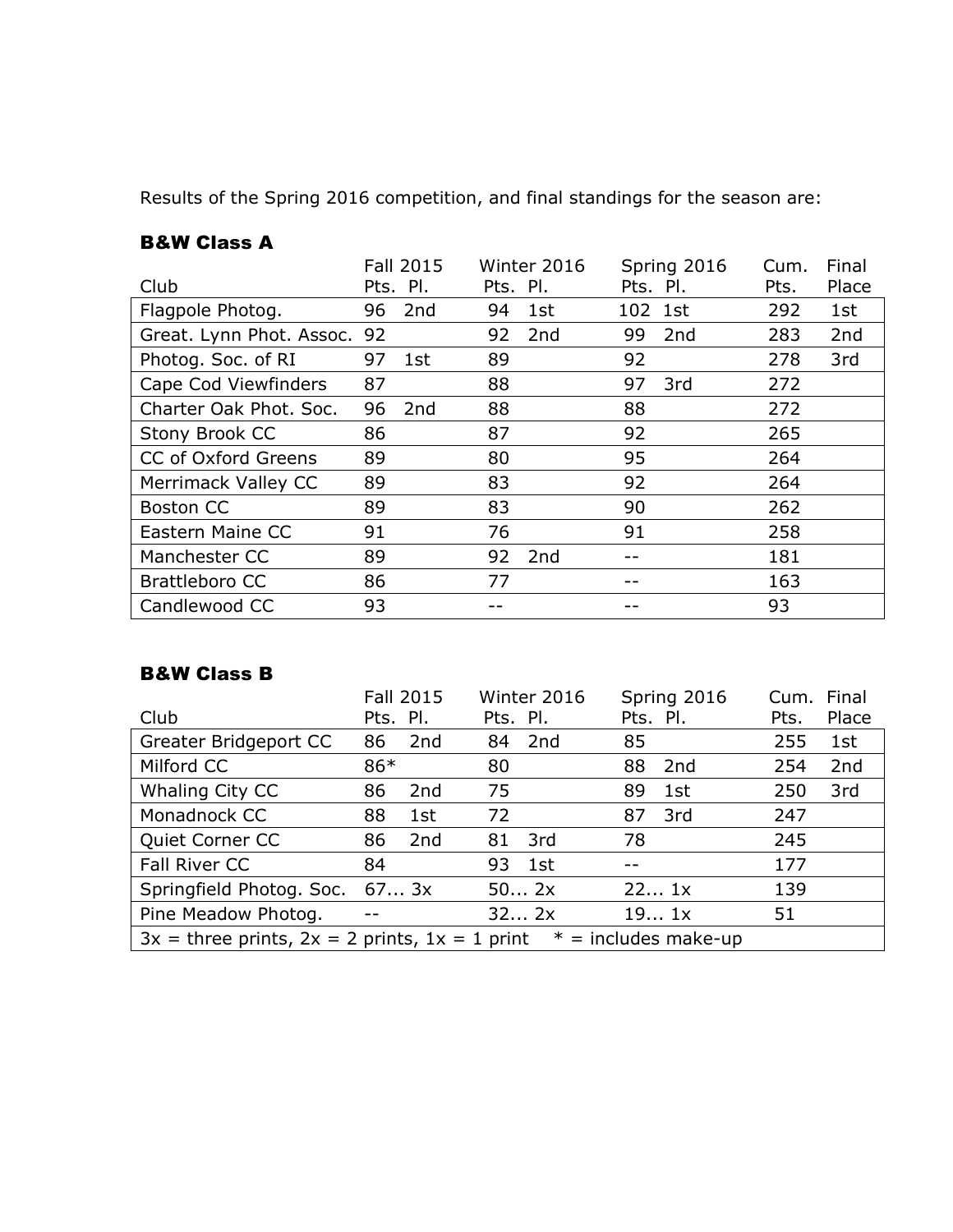|                          | <b>Fall 2015</b>       | Winter 2016 | Spring 2016           | Final<br>Cum. |
|--------------------------|------------------------|-------------|-----------------------|---------------|
| Club                     | PI.<br>Pts.            | Pts. Pl.    | Pts. Pl.              | Pts.<br>Place |
| Charter Oak Phot. Soc.   | 99<br>2 <sub>nd</sub>  | 3rd<br>92   | 1st<br>101            | 292<br>1st    |
| Flagpole Photog.         | 101<br>1st             | 87          | 96                    | 284<br>2nd    |
| Eastern Maine CC         | 97                     | 93<br>1st   | 93                    | 283<br>3rd    |
| Great. Lynn Phot. Assoc. | 97                     | 87          | 98                    | 282           |
| CC of Oxford Greens      | 92                     | 90          | 2nd<br>99             | 281           |
| Cape Cod Viewfinders     | 92                     | 89          | 99<br>2 <sub>nd</sub> | 280           |
| Merrimack Valley CC      | 93                     | 3rd<br>92   | 95                    | 280           |
| Stony Brook CC           | 92                     | 93<br>1st   | 92                    | 277           |
| Milford CC               | 91                     | 85          | 2nd<br>99             | 275           |
| <b>Boston CC</b>         | 93                     | 88          | 93                    | 274           |
| New Haven CC             | 3rd<br>98              | 80          | 96                    | 274           |
| Greater Bridgeport CC    | 96                     | 87          | 90                    | 273           |
| Whaling City CC          | 92                     | 87          | 94                    | 273           |
| Springfield Photog. Soc. | 89*                    | 85          | 90                    | 264           |
| Photog. Society of RI    | 86                     | 82          | 92                    | 260           |
| Quiet Corner CC          | 87                     | 81          | 90                    | 258           |
| Monadnock CC             | 80                     | 76          | 85                    | 241           |
| Pine Meadow Photog.      | 653x                   | 74          | 86                    | 225           |
| <b>Fall River CC</b>     | 94                     | 90          | $-1$                  | 184           |
| Manchester CC            | 3rd<br>98              | 85          | $-1$                  | 183           |
| <b>Brattleboro CC</b>    | 623x                   | 80          |                       | 142           |
| Candlewood CC            | 93                     | $- -$       | $-$                   | 93            |
| $3x =$ three prints      | $* =$ includes make-up |             |                       |               |

Individual Winners:

Color

## B&W Class A

| PL.                       | Pts. | Club                      | Maker                 | Title                     |
|---------------------------|------|---------------------------|-----------------------|---------------------------|
| 1st                       | 28   | Cape Cod Viewfinders      | Michael Karchmer      | In Thought                |
| 2nd                       | 27   | Flagpole Photographers    | Erik Landegren        | Tarantula                 |
| 2nd                       | 27   | Flagpole Photographers    | <b>Rick Tyrseck</b>   | <b>Misty Morning</b>      |
| <b>HM</b>                 | 26   | CC of Oxford Greens       | Chuck Fleischman      | <b>Turrets and Planks</b> |
| <b>HM</b>                 | 26   | Flagpole Photographers    | <b>Rhonda Cullens</b> | <b>Dark Reflections</b>   |
| HM                        | 26   | Greater Lynn Phot. Assoc. | <b>Rick Cloran</b>    | Bass Harbor Head Light    |
| <b>HM</b>                 | 26   | Greater Lynn Phot. Assoc. | Peter Miller          | Steamer                   |
| HM                        | 26   | Merrimack Valley CC       | <b>Bill Willis</b>    | <b>Cruise Night</b>       |
| Scoring range: 19-28 pts. |      |                           |                       |                           |